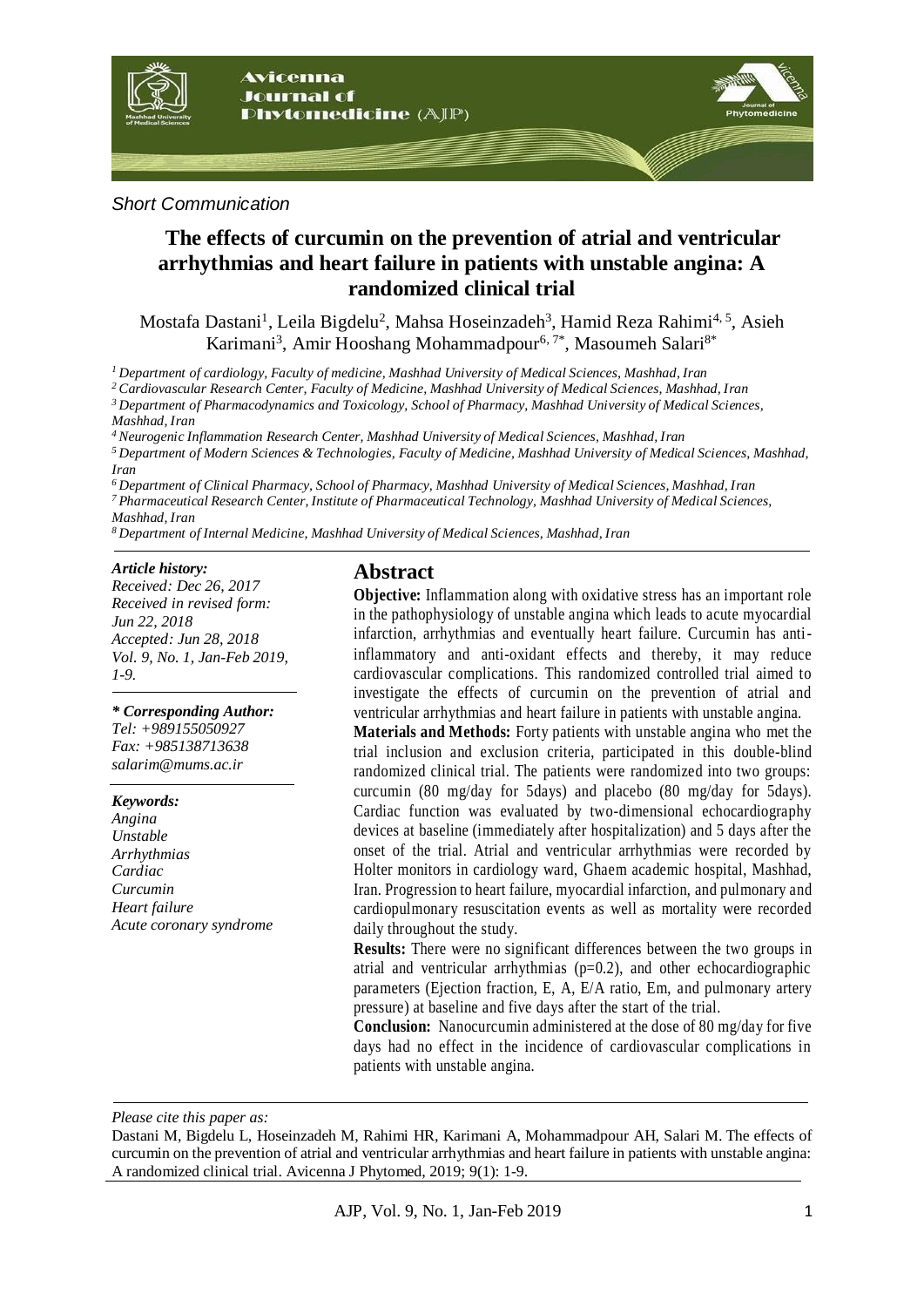# **Introduction**

Acute coronary syndrome (ACS) refers to a condition in which myocardial blood supply is disrupted. ACS includes ST elevation myocardial infarction (STEMI: Q-wave myocardial infarction), non-ST elevation MI (non–Q-wave myocardial infarction), and unstable angina [\(Gupta et](#page-7-0)  [al., 2013;](#page-7-0) [Yeghiazarians et al., 2000\)](#page-8-0). Coronary artery disease is an important cause of death worldwide. According to earlier evidence, 12.8% of total deaths occur due to ACS. In the United States, patients with ACS have an average age of 68 years [\(Foussas, 2015\)](#page-7-1).

Unstable angina pectoris (UAP) is associated with ischemic, cardiovascular and cerebrovascular diseases.

Among hospitalized patients with ACS, almost 26% have unstable angina [\(Whang](#page-8-1)  [et al., 2010\)](#page-8-1). So, UAP has been an important subject to study over the last years. According to modern medical investigations, the origin of UAP is a local coronary artery with ischemic injuries (mostly associated with vascular endothelial lesions), platelet activation barriers, inflammation responses, vasospasm, thrombosis, and other related factors. Common treatment recommended by Western medicine involves "Antiplatelet Therapy (such as Aspirin), Antithrombin Therapy (such as Warfarin), Thrombolytic Therapy, and Conventional Antianginal Therapy (such as Beta-Blockers and Nitrates)"; nevertheless, overdosing can cause side effects such as headaches, heart palpitations and other complications [\(Yeghiazarians et al., 2000\)](#page-8-0). According to these findings, seeking for an efficient, useful, safe, and economic way of treatment is necessary.

Curcumin (diferuloylmethane), the yellow substance found in the root of Turmeric (*Curcuma longa*) [\(Chuengsamarn](#page-7-2)  [et al., 2014;](#page-7-2) [Hatcher et al., 2008;](#page-7-3) [Rahimi](#page-8-2)  [and Oskuee, 2014;](#page-8-2) [Santel et al., 2008\)](#page-8-3), have many therapeutic effects. In addition, curcumin safety has been indicated by different animal trials [\(Anand et al., 2007;](#page-7-4)

[Chainani-Wu, 2003;](#page-7-5) [Nabavi et al., 2014;](#page-7-6) [Naik et al., 2011\)](#page-7-7). Although, oral administration of curcumin for 3 months (0.5-8 g/day) had no toxic effect in patients, a higher dose (12 gr/day) seemed to be toxic [\(Anand et al., 2007;](#page-7-4) [Hatcher et al., 2008;](#page-7-3) [Sahebkar et al., 2013\)](#page-8-4). Numerous studies elaborated that curcumin can target a wide range of molecules in the body; in this regard, it could act as an anti-oxidant, antiinflammatory, anti-thrombotic, anticarcinogenic, or a cardiovascular protective agent. Anti-inflammatory role of curcumin has a great importance among its therapeutic effects. Curcumin can reduce the expression of interleukin-6 (IL-6), tumor necrosis factor-  $\alpha$  (TNF-α), and interleukin-1 (IL-1) by suppressing nuclear factor-κB (NF-κB). Moreover, it can inhibit mitogen-activated protein kinase (MAPK) inflammatory pathway [\(Shishodia et al.,](#page-8-5)  [2007\)](#page-8-5) and thus, it plays a main role in preventing cardiovascular diseases (CVDs) [\(Wongcharoen and Phrommintikul, 2009\)](#page-8-6).

Srivastava et al (1985) were among the first researchers who assessed curcumin efficacy on CVDs [\(Srivastava et al., 1985\)](#page-8-7).

Two other studies were also conducted in this field. These studies reported the therapeutic effect of curcumin on cardiac hypertrophy [\(Mirzabeigi et al., 2015;](#page-7-8) [Tsimikas and I Miller, 2011\)](#page-8-8).

Some investigators found that curcumin can reduce very low density lipoprotein (VLDL), low density lipoprotein (LDL), cholesterol and serum triglyceride (TG) in coronary artery disease [\(Mirzabeigi et al.,](#page-7-8)  [2015\)](#page-7-8). A number of studies was conducted to evaluate the correlation between the risk of CVDs and inflammation [\(Libby,](#page-7-9)  [2006](#page-7-9)[;Mason and Libby, 2014;](#page-7-10) [Tsimikas](#page-8-8)  [and I Miller, 2011\)](#page-8-8). In one study, Alwiet al. (2016) reported decreased levels of highsensitivity C-reactive protein (hsCPR) after seven days of using low doses of curcumin [\(Alwi et al., 2016\)](#page-7-11). On the contrary, another study found that curcumin had no effect on this inflammatory factor [\(Mirzabeigi et al.,](#page-7-8)  [2015\)](#page-7-8).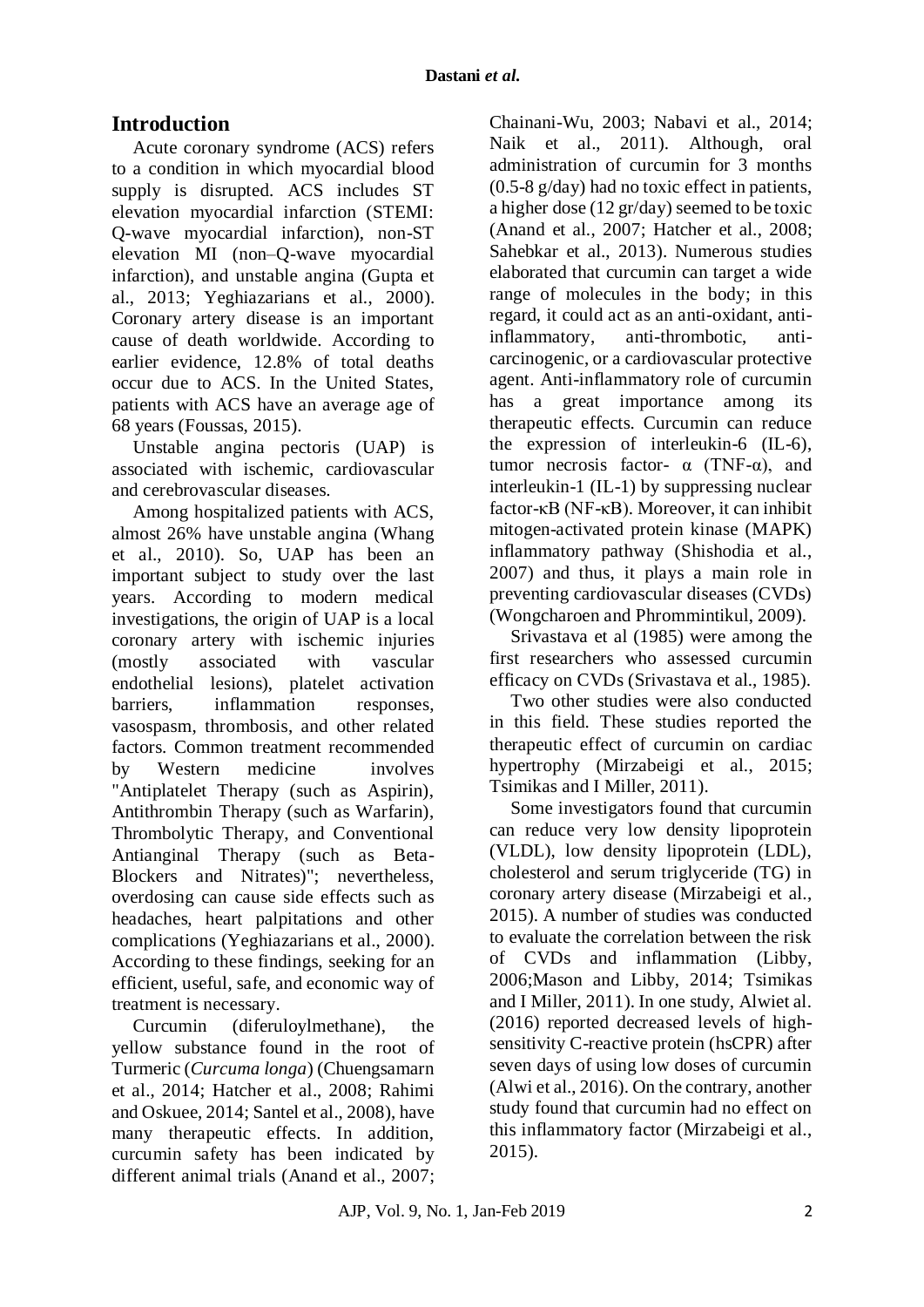In another study, the authors showed that curcumin can prevent and treat different pro-inflammatory chronic diseases. As a result, curcumin may prevent these disorders by stopping inflammatory processes [\(Wongcharoen and](#page-8-6)  [Phrommintikul, 2009\)](#page-8-6). However, there are few studies on the effects of curcumin against the inflammatory responses in cardiovascular diseases. These studies were mostly animal experiments and human *invitro* studies [\(ABE et al., 1999;](#page-6-0) [Jobin et al.,](#page-7-12)  [1999;](#page-7-12) [Kang et al., 1999a;](#page-7-13) [Kang et al.,](#page-7-14)  [1999b\)](#page-7-14).

Due to contradictory results about the effect of curcumin on CVDs, there is a great need for more investigations. This randomized clinical trial aimed to investigate the effects of curcumin on the prevention of atrial and ventricular arrhythmias and heart failure in patients with unstable angina.

## **Materials and Methods Study design**

A randomized, double-blind, clinical trial was designed to evaluate the effects of curcumin on the prevention of atrial and ventricular arrhythmias and heart failure in patients with UAP. This study was conducted at the Cardiology ward, Ghaem academic hospital, Mashhad University of Medical Sciences, Mashhad, Iran. This study began in September 2014 and ended in May 2015. Forty patients who met the inclusion and exclusion criteria, were recruited and an informed consent was obtained.

The study was approved by the Institutional Ethics Committee of Mashhad University of Medical Sciences, Mashhad, Iran. This trial was registered in the Iranian Registry of Clinical Trial (IRCT2013102315122N1). Moreover, it conforms to the CONSORT guidelines.

## **Patients**

Considering that no clinical study had been carried out in this context, it was not

possible to determine the sample size based on a previous report; therefore, based on inclusion and exclusion criteria, 40 patients were selected and enrolled in the study. As a pilot study, the results of this experiment could be utilized for calculating sample size in further investigations.

Patients accepted their enrollment in the study by signing an informed consent form. Patients over 20 years old, diagnosed with unstable angina (based on [New York Heart](http://www.google.no/url?sa=t&rct=j&q=&esrc=s&source=web&cd=6&cad=rja&uact=8&ved=0ahUKEwip45yVosPOAhWCIMAKHZSjCfQQFghKMAU&url=http%3A%2F%2Fwww.heartonline.org.au%2Fmedia%2FDRL%2FNew_York_Heart_Association_(NYHA)_classification.pdf&usg=AFQjCNF0_5s0LvyomfsSNTq9_al4XONsVQ)  [Association \(NYHA\)](http://www.google.no/url?sa=t&rct=j&q=&esrc=s&source=web&cd=6&cad=rja&uact=8&ved=0ahUKEwip45yVosPOAhWCIMAKHZSjCfQQFghKMAU&url=http%3A%2F%2Fwww.heartonline.org.au%2Fmedia%2FDRL%2FNew_York_Heart_Association_(NYHA)_classification.pdf&usg=AFQjCNF0_5s0LvyomfsSNTq9_al4XONsVQ) 2013 guideline), were included. Patients with renal and hepatic failure, acute or chronic infections, malignancies, chronic inflammatory diseases, history of arrhythmia, heart failure and those who required PCI (percutaneous coronary intervention) emergency, or were allergic to curcumin or immunosuppressive and anti-inflammatory drugs except statins, and pregnant or lactating women were all excluded.

The diagnosis of unstable angina was made by an experienced cardiologist. At first, all the patients were examined by an internist and evaluated for inclusion and exclusion criteria. Patients diagnosed with unstable angina were visited daily by a cardiologist and arrhythmia was evaluated during the study. The cardiac arrhythmias were recorded by cardiac monitoring during their hospitalization in the CCU. On the first and fifth days, an echocardiographic evaluation was performed by a second cardiologist who was blinded to the study protocol.



Figure 1: Study participation diagram.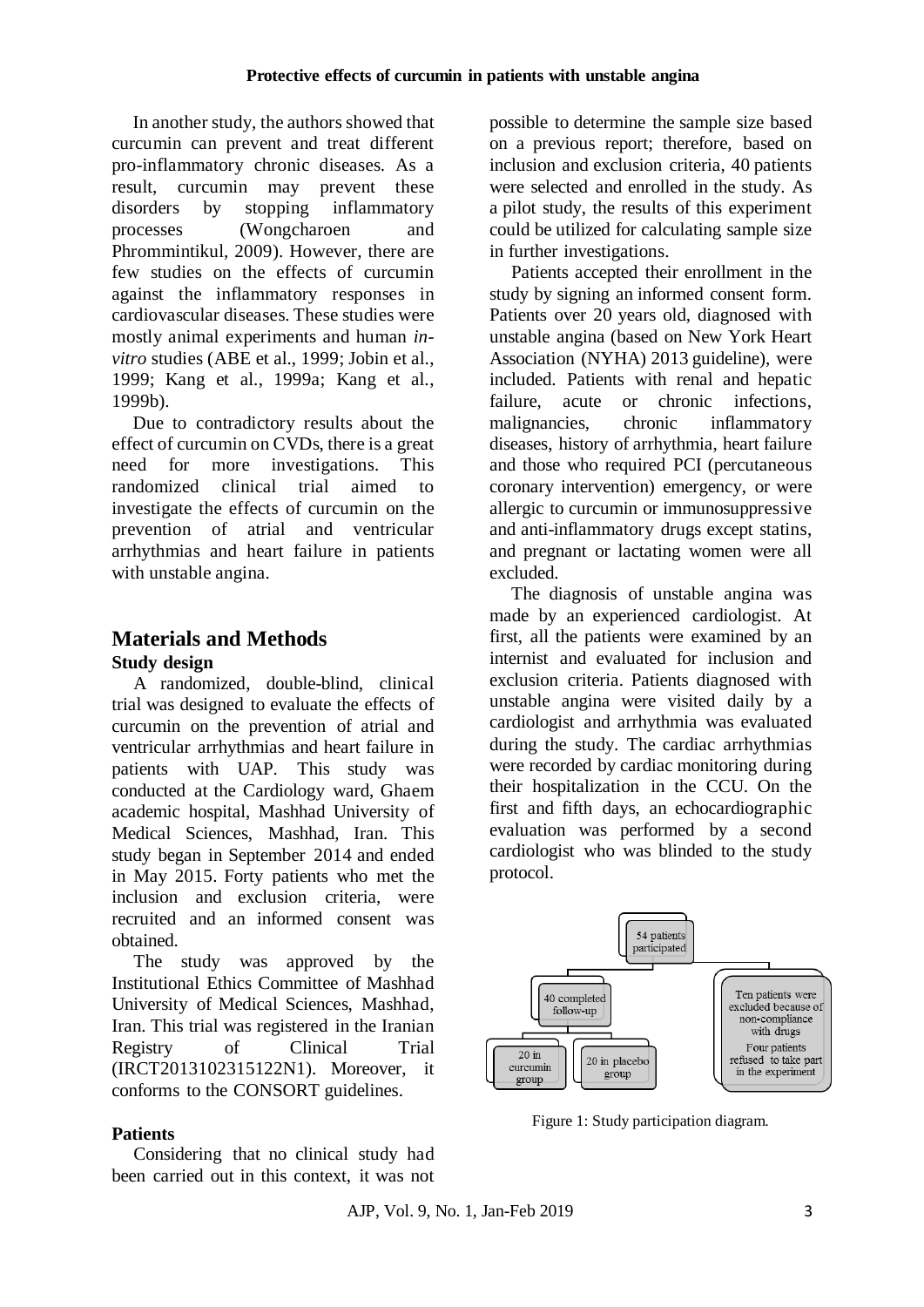### **Intervention**

Patients were randomly allocated into two groups by simple randomization based on computer-generated random numbers. Neither patients nor investigators knew that who will be allocated to which group. The assessor and the statistical analyst were also blinded to the treatment allocation. Each group consisted of 20 patients (Figure1).

Since curcumin has a lipophilic nature, its absorption is very low [\(Anand et al.,](#page-7-4)  [2007;](#page-7-4) [Hani and Shivakumar, 2014;](#page-7-15) [Hatcher](#page-7-3)  [et al., 2008\)](#page-7-3). In this study, soft gelatin capsules containing nanocurcumin with the brand name of SinaCurcumin™ were prescribed. SinaCurcumin is a certified curcuminoid product in Iran (IRC: 1228225765) extracted from the dried rhizomes of *Curcuma longa* L. (turmeric) and comprises curcumin, desmethoxycurcumin, and bisdemethoxycurcumin. These components are all together known as the C3 complex. Each soft gelatin capsule of SinaCurcumin possesses 80 mg curcuminoid as nanomicelles. The encapsulation adequacy of curcuminoid in nanomicelles is almost 100%. The mean diameter of nanomicelles is around 10 nm, as measured by dynamic light scattering. The oral absorption of SinaCurcumin was at least 50 times greater than the conventional powder of curcumin, in mice [\(Ahmadi et al., 2018;](#page-6-1) [Kakkar et al.,](#page-7-16)  [2011;](#page-7-16) [Rahimi et al., 2016a;](#page-8-9) [Rahimi et al.,](#page-8-10)  [2016b\)](#page-8-10).

Based on the above-noted findings and similar investigations done before (Rahimi et al., 2016a), nanocurcumin (80 mg) was used in this study.

For the second group, the placebo had a exactly similar appearance as curcumin; however, it contained lactose instead of curcumin. Patients continued to take previously prescribed drugs, including nitrates, beta blockers, angiotensin inhibitors, statin, aspirin and Plavix during the study.

The intervention group received 80 mg curcumin capsule daily for 5 days and the control group daily received a placebo

capsule. Patients were advised to take the drug after the meal to avoid possible digestive complications. All patients hospitalized and monitored for five days in the CCU of Ghaem hospital. The heart function was evaluated immediately after hospitalization (day 0) and at the end of the study (day 5) by echocardiography, (SIEMENS, Acusons SC2000) and atrial and ventricular arrhythmias were recorded by Cardiofax C, Nihon Kohden. Heart failure, myocardial infarction, the rate of cardiopulmonary resuscitation, and eventually the mortality rate were all noted throughout the experiment.

## **Criteria of effectiveness**

*Evaluating the incidence of arrhythmia*

Patients' electrocardiograms were taken and the occurrence of atrial and ventricular arrhythmias was evaluated during five days (day 0-5). Arrhythmias were recorded by the nurses who were checking cardiac monitoring of patients constantly in CCU.

### *Evaluating echo and factors*

Echocardiograms were obtained using SIEMENS, Acusons SC2000 with a 2.5-3.5 MHz probe by experienced echocardiologist according to last echocardiographic guideline. The sizes of the left ventricle and left atrium were measured in the parasternal view in M mode. The left ventricular ejection fraction was calculated in the apical two- and fourchamber views in two-dimensional mode using the Simpson's rule.

The left ventricular diastolic function was evaluated using the mitral inflow velocities (E, A) pattern, which usually can be defined as various stages of diastolic dysfunction.

Myocardial relaxation was also assessed by tissue Doppler imaging. Both of the above methods were employed to grade diastolic dysfunction. The ratio of transmitral Doppler early filling velocity to tissue Doppler early diastolic mitral annular velocity (E/Em) was utilized to estimate the filling pressure. The pulmonary capillary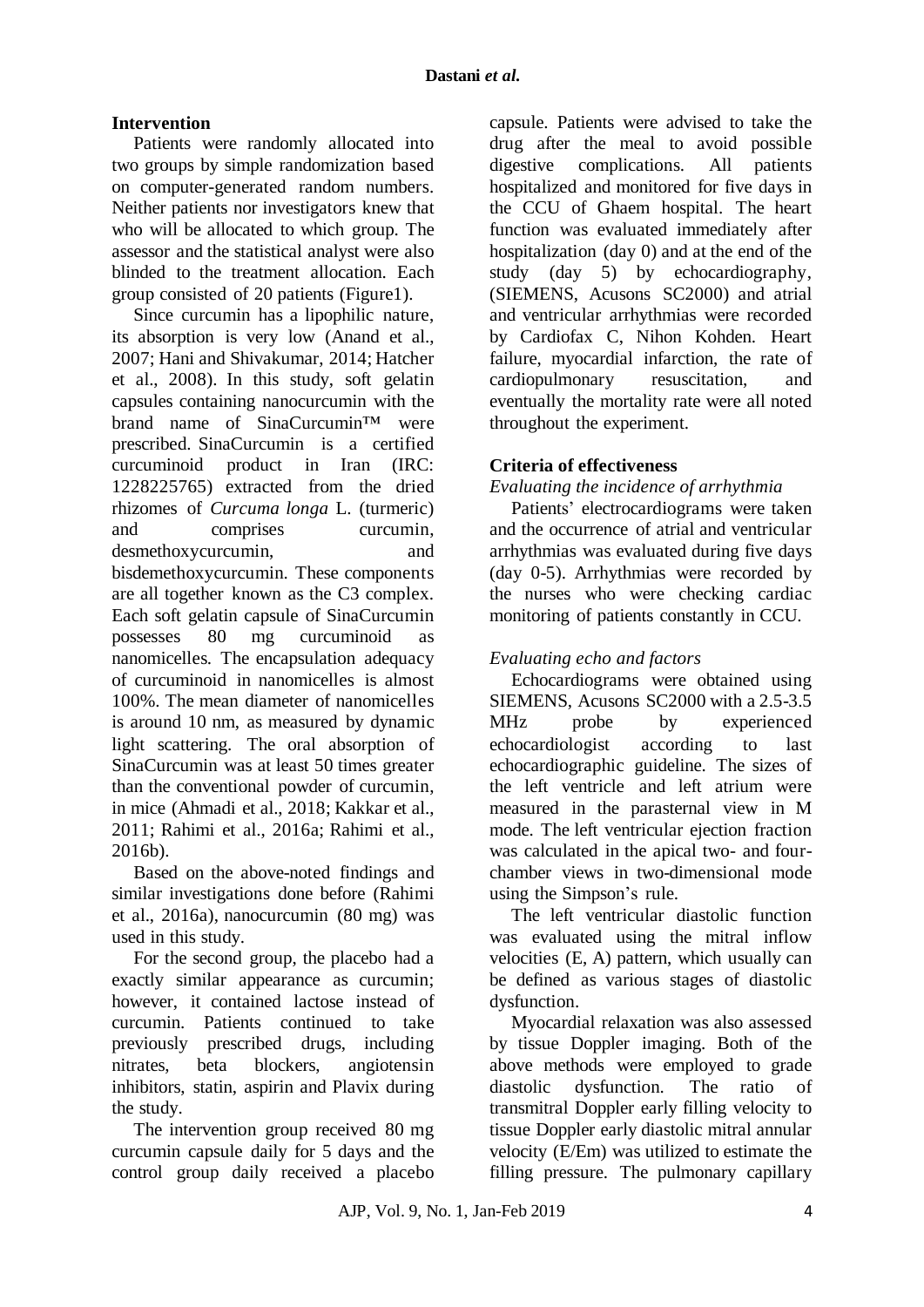wedge pressure will be  $\geq 20$  mmHg if the E/Em is ≥15 and will be normal if the E/Em is  $\lt 8$ . When the E/Em is between 8 and 15, pulmonary vein flow velocities and Valsalva maneuver were used to estimate the pulmonary capillary wedge pressure. The pulmonary arterial pressure (PAP) was measured based on echocardiographic parameters.

The primary endpoint of this study was progression towards heart failure and ST segment elevation myocardial infarction (STEMI)*.*

The secondary endpoint was the effect of curcumin on electrophysiology and mechanical function of the heart, based on Holter monitoring and echocardiography.

### **Statistical analysis**

Kolmogorov-Smirnov (KS) test was used to assess normal distribution of data and Levene test [\(Nordstokke et al., 2011\)](#page-8-11) was used to evaluate homogeneity of variance. Subsequently, to compare Confidence Intervals (CI), an independent T test for variables with normal distribution or Mann-Whitney test for variables with abnormal distribution was done. A chisquare test was also used to compare prevalence in two groups. A significance level of p<0.05 was considered in all tests. Data analysis was done by using the SPSS, version 16.

### **Results**

#### **Patient characteristics**

Demographic characteristics and cardiovascular risk factors of study population are listed in Table 2. There were no statistically significant differences in various parameters between the two groups  $(p>0.05)$ .

Table1. Approaches used for diagnosis of different types of arrhythmia.

| Types of arrhythmia             | <b>Diagnoses</b>               |
|---------------------------------|--------------------------------|
| Ventricular tachycardia         | P-wave may be seen, rate 100-  |
|                                 | 150/min, regular rhythm        |
|                                 | abnormal contour $(>0.12$ Sec) |
|                                 | Non-sustained VT: VT lasting   |
|                                 | shorter than 30 seconds.       |
|                                 | Sustained VT: VT lasting       |
|                                 | longer than 30 seconds or with |
|                                 | hemodynamic collapse.          |
| <b>Ventricular fibrillation</b> | P-wave: difficult to see       |
|                                 | QRS complex: rate 400-         |
|                                 | 600/min, grossly irregular,    |
|                                 | baseline undulation no         |
| Atrial premature complex        | P-wave: P-waves different      |
|                                 | from regular P-waves and       |
|                                 | appear sooner than them        |
|                                 | Narrow QRS complex             |

|                     | Table 2. Demographic characteristics of curcumin |  |
|---------------------|--------------------------------------------------|--|
| and placebo groups. |                                                  |  |

| <b>Variables</b>        | Placebo        | Curcumin        | Total           | Р.    |
|-------------------------|----------------|-----------------|-----------------|-------|
|                         | $n=20(%)$      | $n=20(%)$       | $n=40$ (%)      | value |
| Age, year <sup>1</sup>  | $63.0 + 12.31$ | $59.63 + 10.55$ | $61.31 + 11.40$ | 0.412 |
| Gender                  |                |                 |                 |       |
| Male                    | 42.9           | 41.2            | 42.1            | 0.917 |
| <b>Female</b>           | 57.1           | 58.8            | 57.9            |       |
| <b>UDM</b>              | 37.5           | 25              | 31.3            | 0.446 |
| Smoking <sup>2</sup>    | 25.0           | 31.3            | 28.1            | >0.99 |
| Drug abuse <sup>3</sup> | 12.5           | $\Omega$        | 6.3             | 0.484 |
| <b>Hypertension</b>     | 62.5           | 68.8            | 65.6            | 0.710 |
| Familial                | 6.3            | 12.5            | 9.4             | >0.99 |
| history of              |                |                 |                 |       |
| <b>CVD</b>              |                |                 |                 |       |

UDM, uncontrolled diabetes mellitus Data are expressed as mean±SD and percentage Chi-squared test

 $1$  T-test

<sup>2, 3</sup> Fisher's exact test

### **Comparison of the effect of curcumin on the incidence of cardiac arrhythmias in the drug and placebo groups**

Table 3 demonstrates that premature ventricular complexes, short-term ventricular tachycardia, and arrhythmia were not significantly different between placebo and curcumin groups  $(p>0.05)$ .

Table 3. Effects of curcumin on prevalence of different arrhythmias (percentage) in placebo and curcumin groups.

| <b>Variables</b>                              | <b>Placebo</b><br>$n=20(%)$ | Curcumin<br>$n=20(%)$ | <b>P-value</b> |
|-----------------------------------------------|-----------------------------|-----------------------|----------------|
| Premature ventricular<br>complexes            | 5                           | 20                    | 0.292          |
| Short-term ventricular<br>tachycardia         | $\Omega$                    | 7.7                   | 0.406          |
| <b>Frequent atrial</b><br>premature complexes | 0                           | 7.7                   | 0.406          |
| <b>Atrial premature</b><br>complex arrhythmia | 5                           |                       | >0.99          |
| Arrhythmia                                    | 9.5                         | 29.4                  | 0.207          |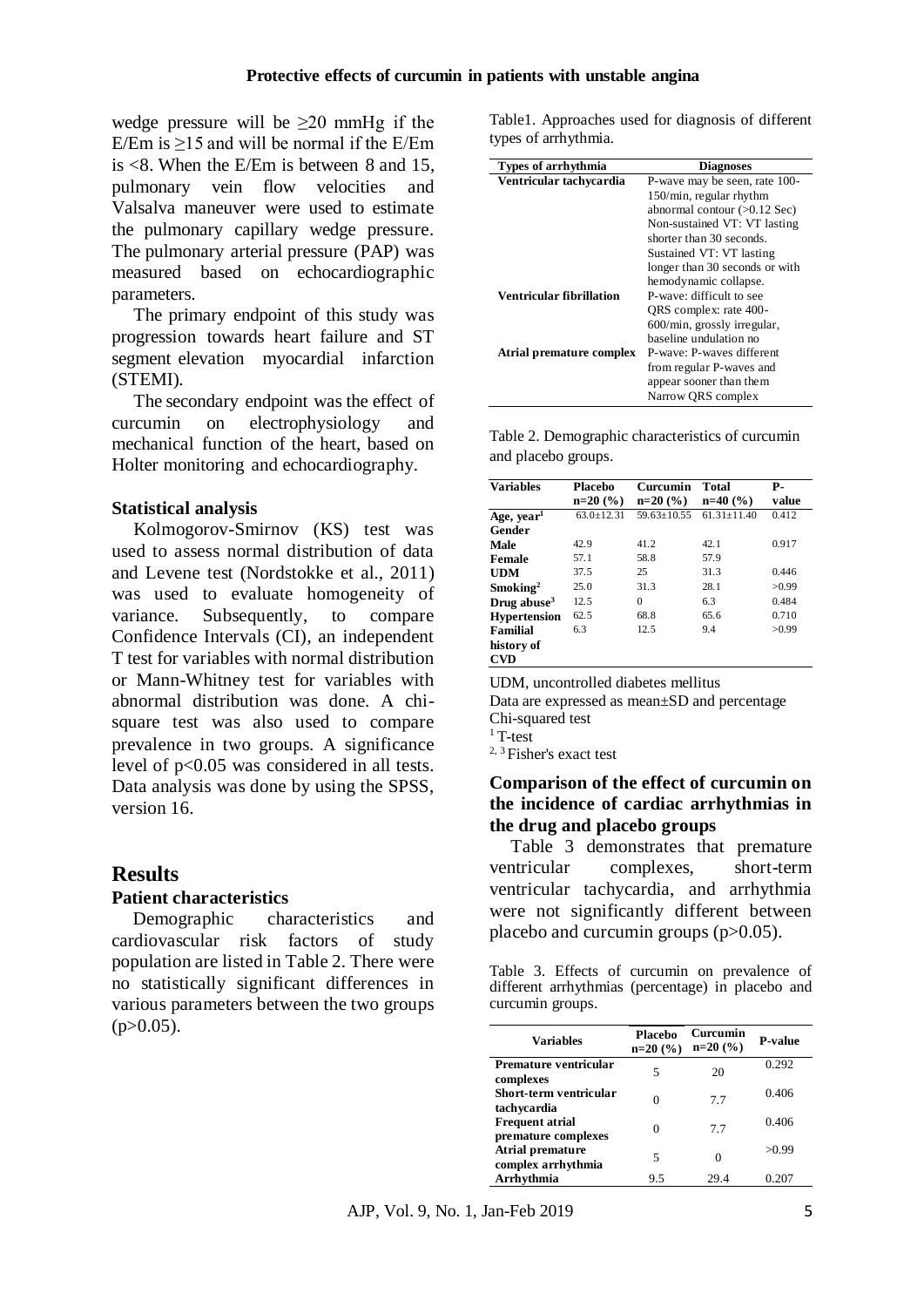### **Comparison of the effect of curcumin on echocardiographic parameters in drug and placebo groups**

There were no significant differences in various echocardiographic parameters between drug and placebo groups  $(p>0.05)$ .

Table 4: Echocardiographic changes in placebo and curcumin groups on day 0 and 5 (mean±SD).

| EF         |                       |                    |                   |       |
|------------|-----------------------|--------------------|-------------------|-------|
|            | Day 0                 | $52.94 \pm 9.36$   | $52.50 \pm 8.61$  | 0.885 |
|            | Day 5                 | $52.35 \pm 9.20$   | $51.47 + 8.97$    | 0.779 |
|            | $EF_{5}$ - $EF_{0}$   | $-0.58 \pm 2.42$   | $-0.88 \pm 2.64$  | 0.738 |
| E          |                       |                    |                   |       |
|            | Day 0                 | $72.18 \pm 24.41$  | $60.28 \pm 24.55$ | 0.459 |
|            | Day 5                 | $76.47 \pm 27.32$  | $60.00 \pm 25.52$ | 0.074 |
|            | $E_5-E_0$             | $4.29 \pm 12.04$   | $-0.26 \pm 10.17$ | 0.227 |
| A          |                       |                    |                   |       |
|            | Day 0                 | 78.82±24.35        | 74.00±16.02       | 0.497 |
|            | Day 5                 | $78.71 \pm 25.93$  | 77.78±19.73       | 0.906 |
|            | $A_{5}$ - $A_0$       | $-0.12 \pm 7.99$   | $3.58 \pm 13.73$  | 0.338 |
| E/A        |                       |                    |                   |       |
|            | Day 0                 | $84.00 \pm 52.31$  | $68.28 + 40.46$   | 0.326 |
|            | Day 5                 | $112.67 + 67.24$   | $83.62 + 54.39$   | 0.168 |
|            | $E/A5$ - $E/A0$       | $28.67 \pm 70.82$  | $14.53 + 50.89$   | 0.493 |
| Em         | Day 0                 | $62.00 \pm 17.55$  | $66.33 + 12.13$   | 0.399 |
|            |                       |                    |                   |       |
|            | Day 5                 | $61.53 \pm 14.52$  | $64.28 + 17.83$   | 0.622 |
| DT         | $Em5-Em0$             | $-0.47 \pm 10.32$  | $-1.95 \pm 14.19$ | 0.726 |
|            | Day 0                 | 242.53±52.79       | $234.67 + 44.46$  | 0.636 |
|            | Day 5                 | $240.00 \pm 63.27$ | 228.28+51.98      | 0.552 |
|            | $DT5-DT0$             | $-2.53 + 40.76$    | $-6.05 \pm 27.69$ | 0.767 |
| <b>PAP</b> |                       |                    |                   |       |
|            | Day 0                 | $29.75 \pm 5.09$   | $26.28 \pm 3.25$  | 0.023 |
|            | Day 5                 | $29.13 \pm 2.90$   | $26.29 \pm 4.64$  | 0.050 |
|            |                       |                    |                   |       |
|            | $PAP_{5}$ - $PAP_{0}$ | $-2.29 \pm 13.01$  | $-1.37 \pm 11.25$ | 0.820 |

EF, ejection fraction; E, the first stage of ventricular filling in Doppler echocardiography; A, atrial contraction stage in Doppler echocardiography; E/A, left ventricular filling with blood pumping during atrial contraction; Em, first stage of ventricular filling in tissue Doppler echocardiography; DT, necessary time to reduce left ventricular rapid filling flow; PAP, pulmonary artery pressure.

It was found that pulmonary artery pressure (PAP) was substantially different in the two groups at the onset of the study  $(27.75\pm5.09 \text{ vs. } 26.28\pm3.25, \text{ p=0. } 023).$ After five days, the difference between the two groups was slightly significant  $(29.13\pm2.90 \text{ vs. } 26.29\pm4.64, \text{ p=0. } 050).$ Other factors mentioned in Table 4 did not vary between the study groups (p>0.05).

#### APPENDIX

Definition of echocardiographic factors

| E            | First stage of ventricular filling in Doppler     |
|--------------|---------------------------------------------------|
|              | echocardiography                                  |
|              | Indicating blood velocity through Mitral          |
|              | Valve                                             |
| A            | Atrial contraction stage in Doppler               |
|              | echocardiography                                  |
| E/A          | Indicating left ventricle filling with blood      |
| <b>RATIO</b> | pumping during atrial contraction                 |
| Em           | The first stage of ventricular filling in tissue. |
|              | Doppler echocardiography                          |
| <b>PAP</b>   | Pulmonary artery pressure                         |
|              | Indicating left ventricular systolic and          |
|              | diastolic function                                |
| DТ           | Necessary time to reduce left ventricular         |
|              | rapid filling flow                                |
| LVEF         | Left ventricular ejection fraction that shows     |
|              | left ventricular systolic function                |

### **Discussion**

Contrary to our expectations, curcumin failed to reduce cardiovascular complications such as arrhythmias and heart failure in unstable angina. Echocardiographic studies showed no significant difference between placebo and curcumin groups in left ventricular ejection fraction (LVEF) and echocardiographic factors.

Several studies have found a strong relationship between the risk of cardiovascular diseases and inflammation [\(Libby, 2006;](#page-7-9) [Mason and Libby, 2014;](#page-7-10) [Tsimikas and I Miller, 2011\)](#page-8-8). Patients with unstable angina pectoris have elevated amounts of highly sensitive C - reactive protein (hsCRP) that is an inflammatory factor [\(Haverkate et al., 1997;](#page-7-17) [Liuzzo et al.,](#page-7-18)  [1999;](#page-7-18) [Yamashita et al., 2003\)](#page-8-12).

In this regard, some researchers evaluated anti-inflammatory effects of curcumin on cardiovascular diseases [\(Chen](#page-7-19)  [et al., 2013;](#page-7-19) [Duan et al., 2012;](#page-7-20) [Mirzabeigi](#page-7-8)  [et al., 2015\)](#page-7-8).

Mirzabeigi et al. (2015) conducted a randomized controlled trial (RCT) to assess the effects of curcumin on some cardiovascular risk factors in patients with coronary artery disease (CAD). The patients were divided into two groups which received either curcumin or placebo capsules (500 mg), four times a day for 8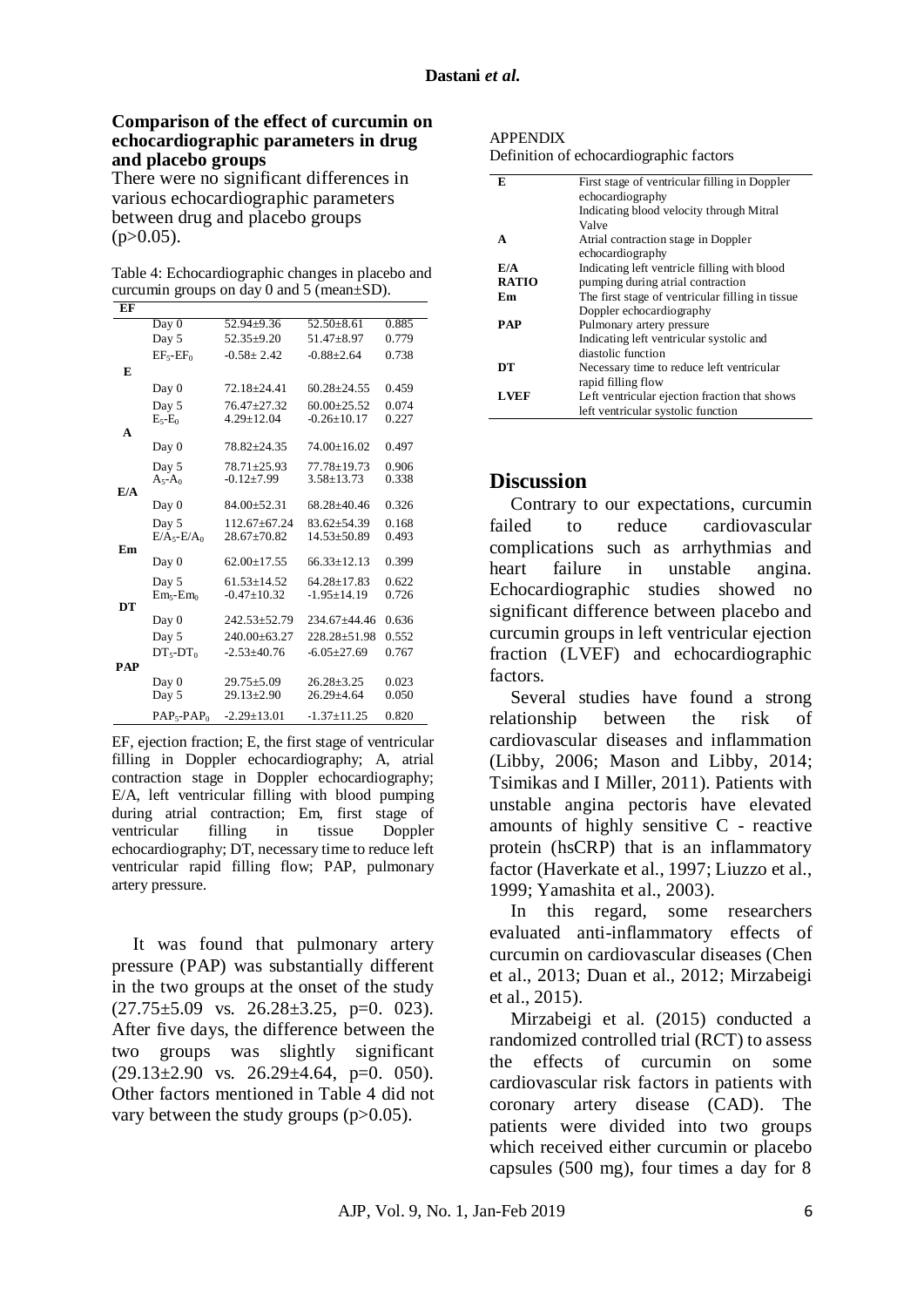weeks. The results demonstrated that curcumin improved several lipid profile components, but had no considerable effect on inflammatory markers (hsCRP) in these patients [\(Mirzabeigi et al., 2015\)](#page-7-8). Also, another double-blinded randomized clinical trial conducted by Khosravi et al. (2016) in 35 chronic renal failure patients showed that curcumin (500 mg every 8 hours for 6 weeks) had no effect on improving LV function and LVEF [\(Khosravi et al., 2016\)](#page-7-21). These results may support our findings that curcumin is rather ineffective on unstable angina.

In contrast to earlier findings, in another double-blinded clinical trial, researchers randomized 75 ACS patients into three intervention groups (15 patients in each group) taking different doses of curcumin (15, 30, and 60 mg three times a day), and the placebo group (30 patients). It was found that lower doses of curcumin could significantly decrease hsCRP level after seven days of use [\(Alwi et al., 2016\)](#page-7-11). Sandur et al. (2007) found that curcumin may have contradictory effects at various concentrations. It has been stated that curcumin can have both antioxidant and pro-oxidant activities.

Many cardiovascular diseases such as atrial arrhythmias are mainly caused by inflammatory processes [\(Schoonderwoerd](#page-8-13)  [et al., 2008\)](#page-8-13). Considering the antiinflammatory effects of curcumin, it may be beneficial to prevent these disorders. Our study was the first to examine the effects of curcumin on atrial and ventricular arrhythmias. Contrary to our expectations, the results of our study failed to show a meaningful association between curcumin and arrhythmia.

Inflammation increases severely in acute coronary syndrome, therefore, it might be better to give higher doses of curcumin to achieve better results. Due to the fact that curcumin efficacy remains for a short time, we should have increased the frequency of curcumin administration. Curcumin regulates kinases, many transcription factors, cytokines, and growth factors

(Rahimi et al., 2016a). Considering its role in gene transcription, more follow-up may be required to investigate the effects of this drug.

This information can be used to develop investigations on finding affordable medicines with low side effects such as curcumin, to treat complications of cardiovascular diseases.

In general, it seems that after the occurrence of unstable angina, curcumin capsule (80 mg/ day for 5 days) had no effect on the incidence of cardiovascular complications in patients. This randomized controlled trial has extended our knowledge about curcumin effects on ACS.

## **Acknowledgment**

This study was supported by a grant from Mashhad University of Medical Sciences Research Council, Mashhad, Iran. The data presented were from the PharmD thesis of Mahsa Hosseinzadeh (number: 910999). The authors have no conflicts of interest that are directly relevant to the content of this manuscript.

## **Conflicts of interest**

The authors declare no conflicts of interest.

## **References**

- <span id="page-6-0"></span>Abe Y, Hashimoto S, Horie T. 1999. Curcumin inhibition of inflammatory cytokine production by human peripheral blood monocytes and alveolar macrophages. Pharmacol Res, 39:41-47
- <span id="page-6-1"></span>Ahmadi M, Agah E, Nafissi S, [Jaafari](https://www.ncbi.nlm.nih.gov/pubmed/?term=Jaafari%20MR%5BAuthor%5D&cauthor=true&cauthor_uid=29352425)  [MR,](https://www.ncbi.nlm.nih.gov/pubmed/?term=Jaafari%20MR%5BAuthor%5D&cauthor=true&cauthor_uid=29352425) [Harirchian MH,](https://www.ncbi.nlm.nih.gov/pubmed/?term=Harirchian%20MH%5BAuthor%5D&cauthor=true&cauthor_uid=29352425) [Sarraf P,](https://www.ncbi.nlm.nih.gov/pubmed/?term=Sarraf%20P%5BAuthor%5D&cauthor=true&cauthor_uid=29352425) [Faghihi-](https://www.ncbi.nlm.nih.gov/pubmed/?term=Faghihi-Kashani%20S%5BAuthor%5D&cauthor=true&cauthor_uid=29352425)[Kashani S,](https://www.ncbi.nlm.nih.gov/pubmed/?term=Faghihi-Kashani%20S%5BAuthor%5D&cauthor=true&cauthor_uid=29352425) [Hosseini SJ,](https://www.ncbi.nlm.nih.gov/pubmed/?term=Hosseini%20SJ%5BAuthor%5D&cauthor=true&cauthor_uid=29352425) [Ghoreishi](https://www.ncbi.nlm.nih.gov/pubmed/?term=Ghoreishi%20A%5BAuthor%5D&cauthor=true&cauthor_uid=29352425)  [A,](https://www.ncbi.nlm.nih.gov/pubmed/?term=Ghoreishi%20A%5BAuthor%5D&cauthor=true&cauthor_uid=29352425) [Aghamollaii V,](https://www.ncbi.nlm.nih.gov/pubmed/?term=Aghamollaii%20V%5BAuthor%5D&cauthor=true&cauthor_uid=29352425) [Hosseini M,](https://www.ncbi.nlm.nih.gov/pubmed/?term=Hosseini%20M%5BAuthor%5D&cauthor=true&cauthor_uid=29352425) [Tafakhori](https://www.ncbi.nlm.nih.gov/pubmed/?term=Tafakhori%20A%5BAuthor%5D&cauthor=true&cauthor_uid=29352425)  [A.](https://www.ncbi.nlm.nih.gov/pubmed/?term=Tafakhori%20A%5BAuthor%5D&cauthor=true&cauthor_uid=29352425) 2018. Safety and Efficacy of Nanocurcumin as Add-On Therapy to Riluzole in Patients With Amyotrophic Lateral Sclerosis: A Pilot Randomized Clinical Trial. Neurotherapeutics, 15:430- 438.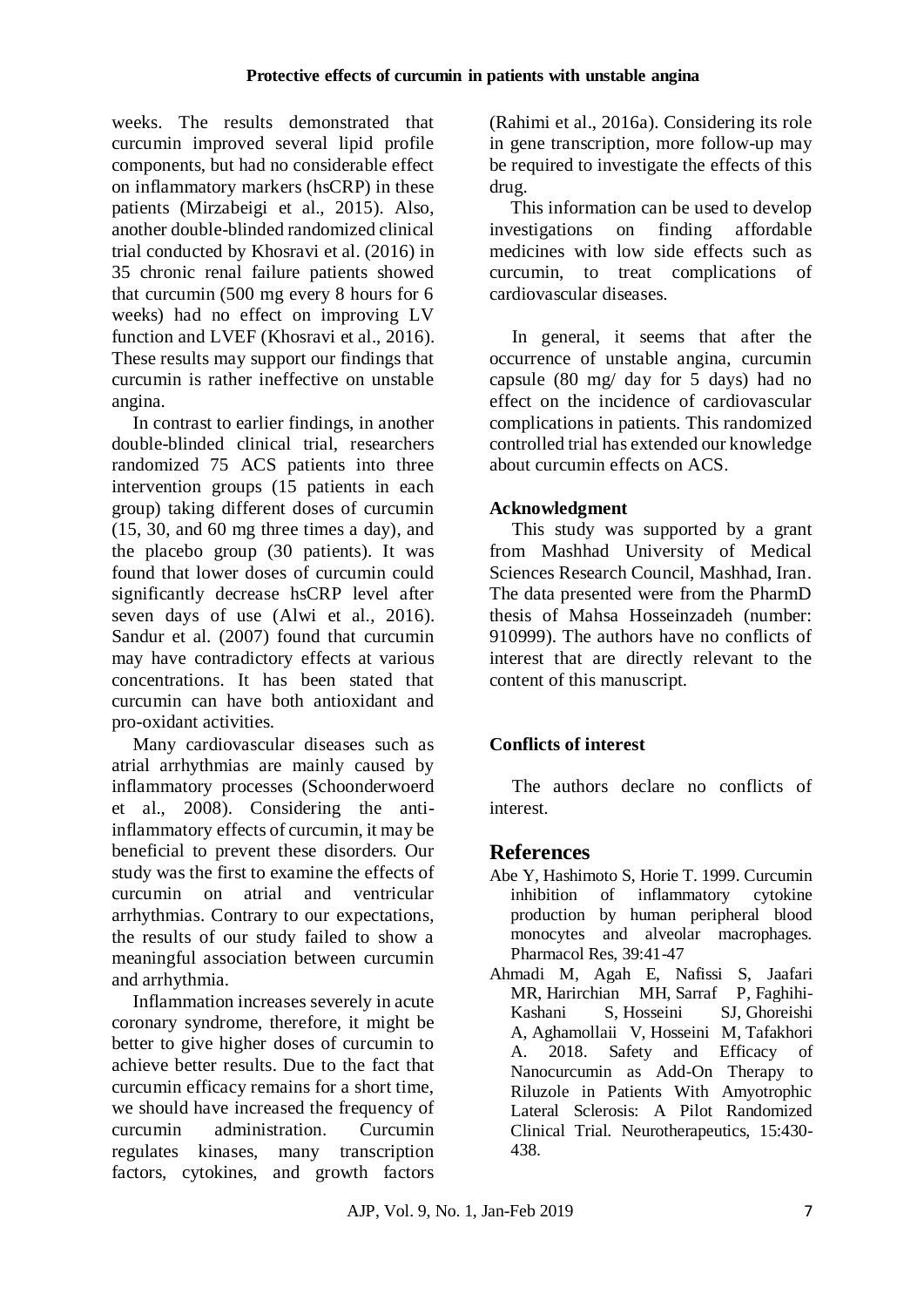- <span id="page-7-11"></span>Alwi I, Santoso T, Suyono S, Sutrisna B, Suyatna F, Kresn SB, Purwaningsih E. 2016. The Effects of Curcumin against the Inflammatory Response in Patients with Acute Coronary Syndrome. Cardiovasc Pharmacol: Open Access, 2016
- <span id="page-7-4"></span>Anand P, Kunnumakkara AB, Newman RA, Aggarwal BB. 2007. Bioavailability of curcumin: problems and promises. Mol Pharm, 4:807-818
- <span id="page-7-5"></span>Chainani-Wu N. 2003. Safety and antiinflammatory activity of curcumin: a component of tumeric (Curcuma longa). J Altern Complement Med, 9:161-168
- <span id="page-7-19"></span>Chen TH, Yang YC, Wang JC, Wang JJ. 2013. Curcumin Treatment Protects Against Renal Ischemia and Reperfusion Injury–Induced Cardiac Dysfunction and Myocardial Injury. Transplant Proc, 45: 546-549
- <span id="page-7-2"></span>Chuengsamarn S, Rattanamongkolgul S, Phonrat B, Tungtrongchitr R, Jirawatnotai S. 2014. Reduction of atherogenic risk in patients with type 2 diabetes by curcuminoid extract: a randomized controlled trial. J Nutr Biochem, 25: 144-150
- <span id="page-7-20"></span>Duan W, Yang Y, Yan J, Yu S, Liu J, Zhou J, Zhang J, Jin Z, Yi D. 2012. The effects of curcumin post-treatment against myocardial ischemia and reperfusion by activation of the JAK2/STAT3 signaling pathway. Basic Res Cardiol, 107: 1-12
- <span id="page-7-1"></span>Foussas S. 2015. Acute coronary syndromes. Hellenic J Cardiol, 56: 275-6
- <span id="page-7-0"></span>Gupta SC, Patchva S, Aggarwal BB. 2013. Therapeutic roles of curcumin: lessons learned from clinical trials. AAPS J, 15: 195-218
- <span id="page-7-15"></span>Hani U, Shivakumar HG. 2014. Solubility enhancement and delivery systems of curcumin a herbal medicine: a review. Curr Drug Deliv, 11: 792-804
- <span id="page-7-3"></span>Hatcher H, Planalp R, Cho J, Torti FM, Torti SV. 2008. Curcumin: from ancient medicine to current clinical trials. Cell Mol Life Sci, 65: 1631-1652
- <span id="page-7-17"></span>Haverkate E, Thompson SG, Pyke SD, Gallimore JR, Group MBP. 1997. Production of C-reactive protein and risk of coronary events in stable and unstable angina. Lancet, 349: 462-466
- <span id="page-7-12"></span>Jobin C, Bradham CA, Russo MP, [Juma](https://www.ncbi.nlm.nih.gov/pubmed/?term=Juma%20B%5BAuthor%5D&cauthor=true&cauthor_uid=10477620)  [B,](https://www.ncbi.nlm.nih.gov/pubmed/?term=Juma%20B%5BAuthor%5D&cauthor=true&cauthor_uid=10477620) [Narula AS,](https://www.ncbi.nlm.nih.gov/pubmed/?term=Narula%20AS%5BAuthor%5D&cauthor=true&cauthor_uid=10477620) [Brenner DA,](https://www.ncbi.nlm.nih.gov/pubmed/?term=Brenner%20DA%5BAuthor%5D&cauthor=true&cauthor_uid=10477620) [Sartor RB.](https://www.ncbi.nlm.nih.gov/pubmed/?term=Sartor%20RB%5BAuthor%5D&cauthor=true&cauthor_uid=10477620) 1999. Curcumin blocks cytokine-mediated NF-κB activation and proinflammatory gene expression by inhibiting inhibitory factor I-

κB kinase activity. J Immunol, 163: 3474- 3483

- <span id="page-7-16"></span>Kakkar V, Singh S, Singla D, Kaur IP. 2011. Exploring solid lipid nanoparticles to enhance the oral bioavailability of curcumin. Mol Nutr Food Res, 55: 495-503
- <span id="page-7-13"></span>Kang B, Song Y, Kim KM, Choe Y, Hwang S, Kim TS. 1999a. Curcumin inhibits Th1 cytokine profile in CD4+ T cells by suppressing interleukin‐12 production in macrophages. Br J Pharmacol, 128:380-384
- <span id="page-7-14"></span>Kang BY, Chung SW, Chung W-J, Im S-Y, Hwang SY, Kim TS. 1999b. Inhibition of<br>interleukin-12 production in interleukin-12 production in lipopolysaccharide-activated macrophages by curcumin. Eur J Pharmacol, 384: 191-195
- <span id="page-7-21"></span>Khosravi A, Hashemi H, Farahani MM, Dolatkhah M, Rostami Z, Panahi Y. 2016. The Effects of Curcumin on Left Ventricular Function in Patients with Chronic Renal Failure. Arch Cardiovasc Imaging, 4: e38087.
- <span id="page-7-9"></span>Libby P. 2006. Inflammation and cardiovascular disease mechanisms. Am J Clin Nutr, 83: 456S-460S
- <span id="page-7-18"></span>Liuzzo G, Biasucci LM, Gallimore JR, [Caligiuri G,](https://www.ncbi.nlm.nih.gov/pubmed/?term=Caligiuri%20G%5BAuthor%5D&cauthor=true&cauthor_uid=10577559) [Buffon A,](https://www.ncbi.nlm.nih.gov/pubmed/?term=Buffon%20A%5BAuthor%5D&cauthor=true&cauthor_uid=10577559) [Rebuzzi AG,](https://www.ncbi.nlm.nih.gov/pubmed/?term=Rebuzzi%20AG%5BAuthor%5D&cauthor=true&cauthor_uid=10577559) [Pepys](https://www.ncbi.nlm.nih.gov/pubmed/?term=Pepys%20MB%5BAuthor%5D&cauthor=true&cauthor_uid=10577559)  [MB,](https://www.ncbi.nlm.nih.gov/pubmed/?term=Pepys%20MB%5BAuthor%5D&cauthor=true&cauthor_uid=10577559) [Maseri A.](https://www.ncbi.nlm.nih.gov/pubmed/?term=Maseri%20A%5BAuthor%5D&cauthor=true&cauthor_uid=10577559) 1999. Enhanced inflammatory response in patients with preinfarction unstable angina. J Am Coll Cardiol, 34: 1696-1703
- <span id="page-7-10"></span>Mason JC, Libby P. 2014. Cardiovascular disease in patients with chronic inflammation: mechanisms underlying premature cardiovascular events in rheumatologic conditions. Eur Heart J, 36: 482-489.
- <span id="page-7-8"></span>Mirzabeigi P, Mohammadpour AH, Salarifar M, Gholami K, Mojtahedzadeh M, Javadi MR. 2015. The Effect of Curcumin on some of Traditional and Non-traditional Cardiovascular Risk Factors: A Pilot Randomized, Double-blind, Placebocontrolled Trial. Iran J Pharm Res, 14:479
- <span id="page-7-6"></span>Nabavi SF, Daglia M, Moghaddam AH, Habtemariam S, Nabavi SM. 2014. Curcumin and liver disease: from chemistry to medicine. Compr Rev Food Sci Food Saf, 13:62-77
- <span id="page-7-7"></span>Naik SR, Thakare VN, Patil SR. 2011. Protective effect of curcumin on experimentally induced inflammation, hepatotoxicity and cardiotoxicity in rats: evidence of its antioxidant property. Exp Toxicol Pathol, 63:419-431

AJP, Vol. 9, No. 1, Jan-Feb 2019 8